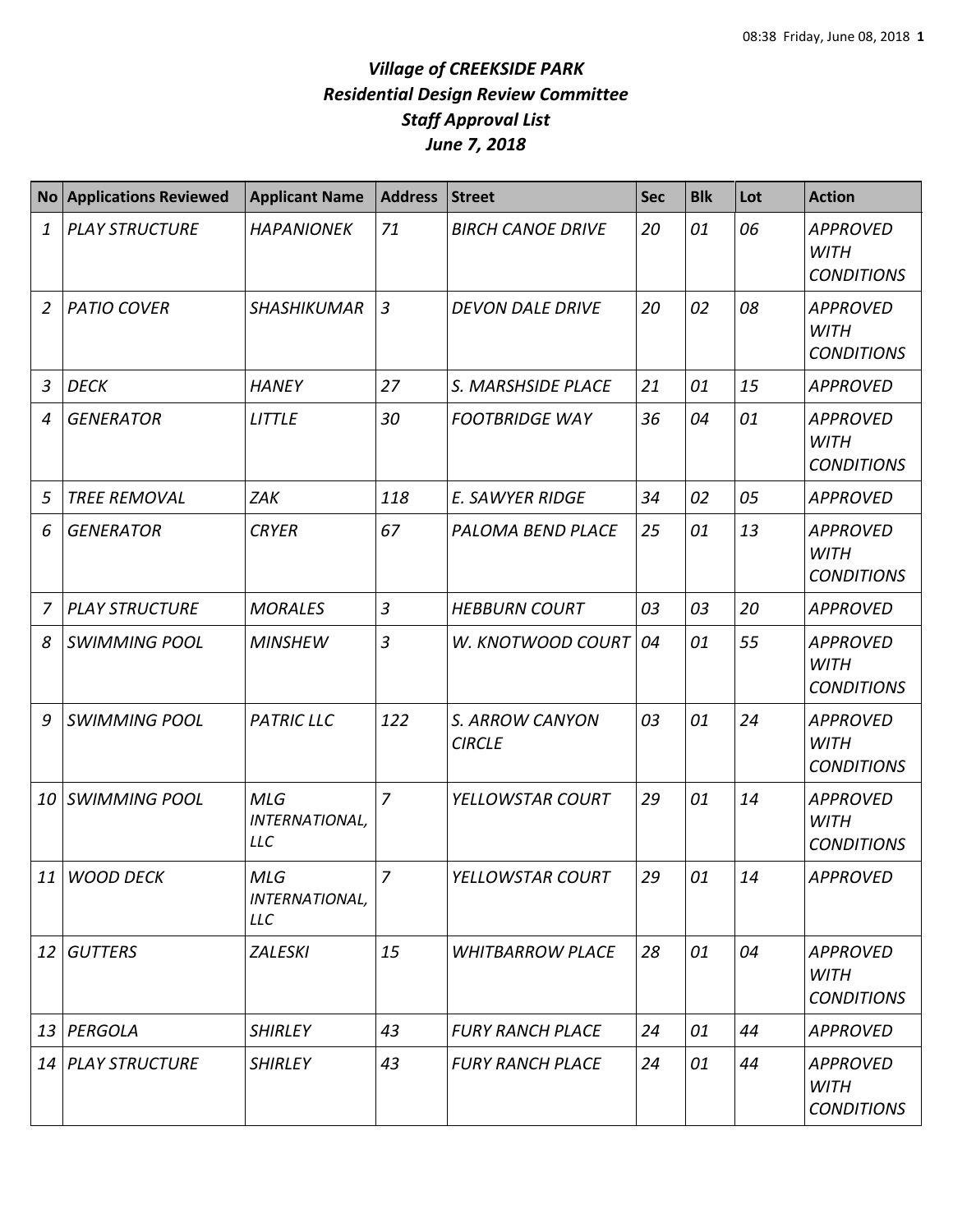| <b>No</b> | <b>Applications Reviewed</b> | <b>Applicant Name</b> | <b>Address</b> | <b>Street</b>                    | <b>Sec</b> | <b>Blk</b> | Lot | <b>Action</b>                                       |
|-----------|------------------------------|-----------------------|----------------|----------------------------------|------------|------------|-----|-----------------------------------------------------|
|           | 15 SWIMMING POOL             | <b>ROSS</b>           | 14             | <b>CHIPPEWA TRAIL</b>            | 03         | 04         | 26  | <b>APPROVED</b><br><b>WITH</b><br><b>CONDITIONS</b> |
|           | 16 FENCE                     | <b>ESPINOSA</b>       | 99             | E. COVE VIEW TRAIL               | 06         | 01         | 52  | <b>APPROVED</b><br><b>WITH</b><br><b>CONDITIONS</b> |
|           | 17 PLAY STRUCTURE            | <b>KABLE</b>          | 62             | N. CURLY WILLOW<br><b>CIRCLE</b> | 15         | 01         | 01  | <b>APPROVED</b>                                     |
|           | 18 SWIMMING POOL             | <b>FULLER</b>         | 111            | N. BIMINI TWIST<br><b>CIRCLE</b> | 31         | 02         | 19  | <b>APPROVED</b><br><b>WITH</b><br><b>CONDITIONS</b> |
|           | 19 SUMMER KITCHEN            | <b>FULLER</b>         | 111            | N. BIMINI TWIST<br><b>CIRCLE</b> | 31         | 02         | 19  | <b>APPROVED</b><br><b>WITH</b><br><b>CONDITIONS</b> |
| 20        | <b>SWIMMING POOL</b>         | <b>CALDERON</b>       | 31             | <b>BEACONS LIGHT PLACE</b>       | 19         | 02         | 06  | <b>APPROVED</b><br><b>WITH</b><br><b>CONDITIONS</b> |
|           | 21 FIREPIT                   | <b>CALDERON</b>       | 31             | <b>BEACONS LIGHT PLACE</b>       | 19         | 02         | 06  | <b>APPROVED</b><br><b>WITH</b><br><b>CONDITIONS</b> |
| 22        | <b>SUMMER KITCHEN</b>        | <b>CALDERON</b>       | 31             | <b>BEACONS LIGHT PLACE</b>       | 19         | 02         | 06  | <b>APPROVED</b><br><b>WITH</b><br><b>CONDITIONS</b> |
| 23        | <b>PATIO COVER</b>           | <b>CALDERON</b>       | 31             | <b>BEACONS LIGHT PLACE</b>       | 19         | 02         | 06  | <b>APPROVED</b><br><b>WITH</b><br><b>CONDITIONS</b> |
|           | $24$ FENCE                   | <b>OLEARY</b>         | 6              | <b>RICEGRASS PLACE</b>           | 10         | 01         | 16  | <b>APPROVED</b><br>WITH<br><b>CONDITIONS</b>        |
| 25        | <b>TREE REMOVAL</b>          | <b>STAVINS</b>        | 59             | <b>HEDGEDALE WAY</b>             | 34         | 01         | 16  | <b>APPROVED</b>                                     |
|           | 26 SWIMMING POOL             | <b>POWERS</b>         | 46             | <b>BEACONS LIGHT PLACE</b>       | 19         | 01         | 22  | <b>APPROVED</b><br>WITH<br><b>CONDITIONS</b>        |
| 27 I      | <b>PATIO COVER</b>           | <b>POWERS</b>         | 46             | <b>BEACONS LIGHT PLACE</b>       | 19         | 01         | 22  | <b>APPROVED</b><br>WITH<br><b>CONDITIONS</b>        |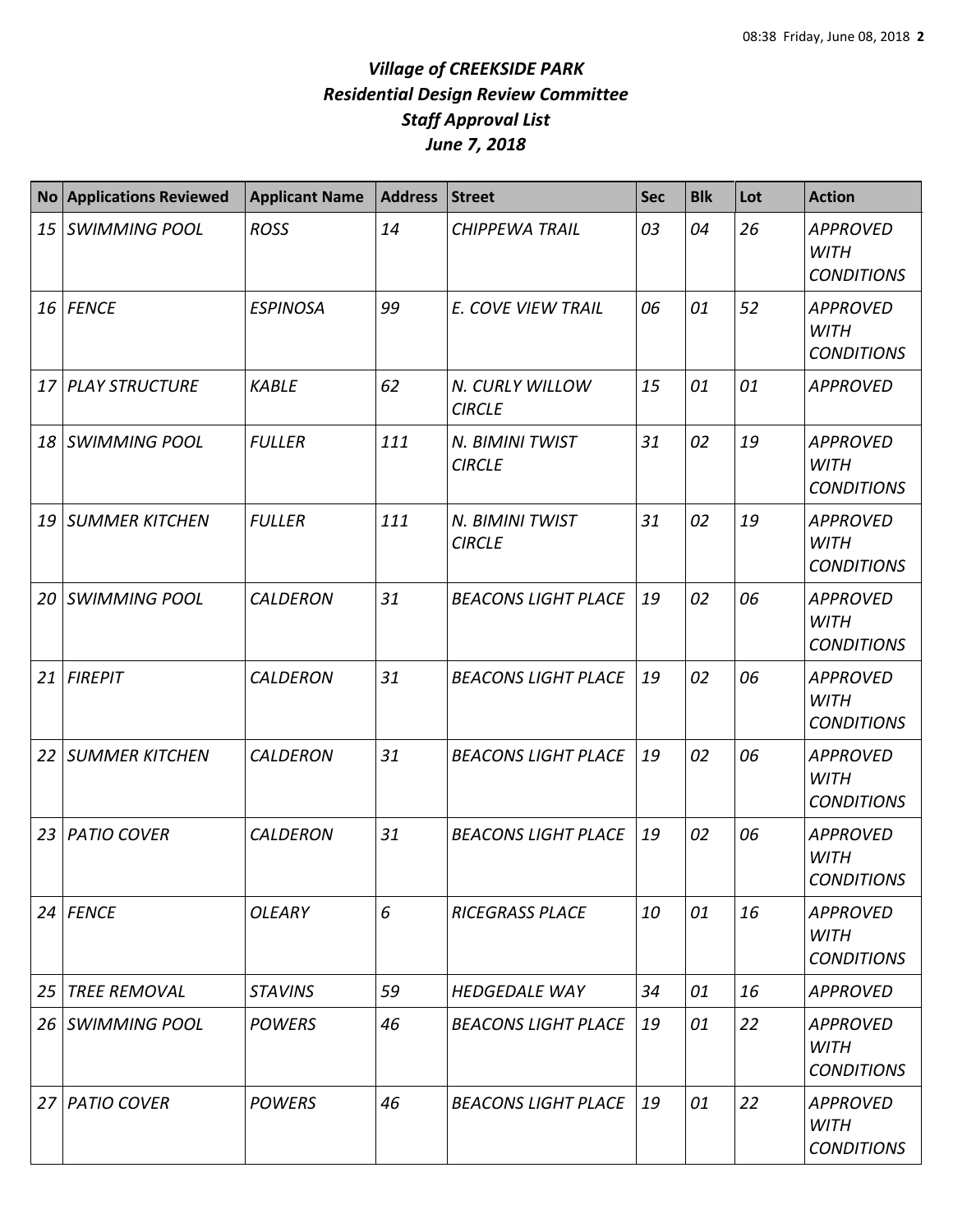| <b>No</b>       | <b>Applications Reviewed</b> | <b>Applicant Name</b>            | <b>Address</b> | <b>Street</b>                           | <b>Sec</b> | <b>Blk</b> | Lot | <b>Action</b>                                       |
|-----------------|------------------------------|----------------------------------|----------------|-----------------------------------------|------------|------------|-----|-----------------------------------------------------|
| 28              | <b>SUMMER KITCHEN</b>        | <b>POWERS</b>                    | 46             | <b>BEACONS LIGHT PLACE</b>              | 19         | 01         | 22  | <b>APPROVED</b><br><b>WITH</b><br><b>CONDITIONS</b> |
| 29              | <b>SWIMMING POOL</b>         | <b>MILNER</b>                    | 183            | S. THATCHER BEND<br><b>CIRCLE</b>       | 36         | 02         | 15  | <b>APPROVED</b><br><b>WITH</b><br><b>CONDITIONS</b> |
| 30              | PERGOLA                      | <b>MILNER</b>                    | 183            | S. THATCHER BEND<br><b>CIRCLE</b>       | 36         | 02         | 15  | <b>APPROVED</b><br><b>WITH</b><br><b>CONDITIONS</b> |
| 31              | <b>COLOR CHANGE</b>          | <b>TOPOLSKI</b>                  | 11             | <b>SAGE SPARROW COURT</b>               | 11         | 03         | 33  | <b>APPROVED</b>                                     |
| 32              | <b>RETAINING WALL</b>        | <b>HITCHCOCK</b>                 | 6              | <b>KIMBERLING COURT</b>                 | 29         | 01         | 29  | <b>APPROVED</b><br><b>WITH</b><br><b>CONDITIONS</b> |
| 33              | <b>SWIMMING POOL</b>         | <b>ROMERO</b><br><b>GONZALEZ</b> | 240            | <b>E. TUPELO GREEN</b><br><b>CIRCLE</b> | 10         | 03         | 08  | <b>APPROVED</b><br><b>WITH</b><br><b>CONDITIONS</b> |
| 34              | <b>SWIMMING POOL</b>         | <b>AREVALO</b>                   | 47             | <b>BUTTERNUT GROVE</b><br><b>PLACE</b>  | 04         | 01         | 21  | <b>APPROVED</b><br><b>WITH</b><br><b>CONDITIONS</b> |
| 35              | <b>SWIMMING POOL</b>         | <b>PATIN</b>                     | 11             | <b>HOMED LARK PLACE</b>                 | 13         | 02         | 26  | <b>APPROVED</b><br><b>WITH</b><br><b>CONDITIONS</b> |
| 36              | <b>SUMMER KITCHEN</b>        | <b>PATIN</b>                     | 11             | <b>HOMED LARK PLACE</b>                 | 13         | 02         | 26  | <b>APPROVED</b><br><b>WITH</b><br><b>CONDITIONS</b> |
| 37 <sup>1</sup> | <b>SWIMMING POOL</b>         | <b>DONOVAN</b>                   | 102            | W. ARBOR CAMP<br><b>CIRCLE</b>          | 04         | 03         | 25  | <b>APPROVED</b><br><b>WITH</b><br><b>CONDITIONS</b> |
|                 | 38 SWIMMING POOL             | <b>HEIDRICH</b>                  | 41             | <b>MAYAPPLE BLOSSOM</b><br><b>PLACE</b> | 34         | 01         | 28  | <b>APPROVED</b><br><b>WITH</b><br><b>CONDITIONS</b> |
| 39              | <b>PATIO COVER</b>           | <b>HEIDRICH</b>                  | 41             | <b>MAYAPPLE BLOSSOM</b><br><b>PLACE</b> | 34         | 01         | 28  | <b>APPROVED</b><br><b>WITH</b><br><b>CONDITIONS</b> |
| 40              | <b>SUMMER KITCHEN</b>        | <b>HEIDRICH</b>                  | 41             | <b>MAYAPPLE BLOSSOM</b><br><b>PLACE</b> | 34         | 01         | 28  | <b>APPROVED</b><br><b>WITH</b><br><b>CONDITIONS</b> |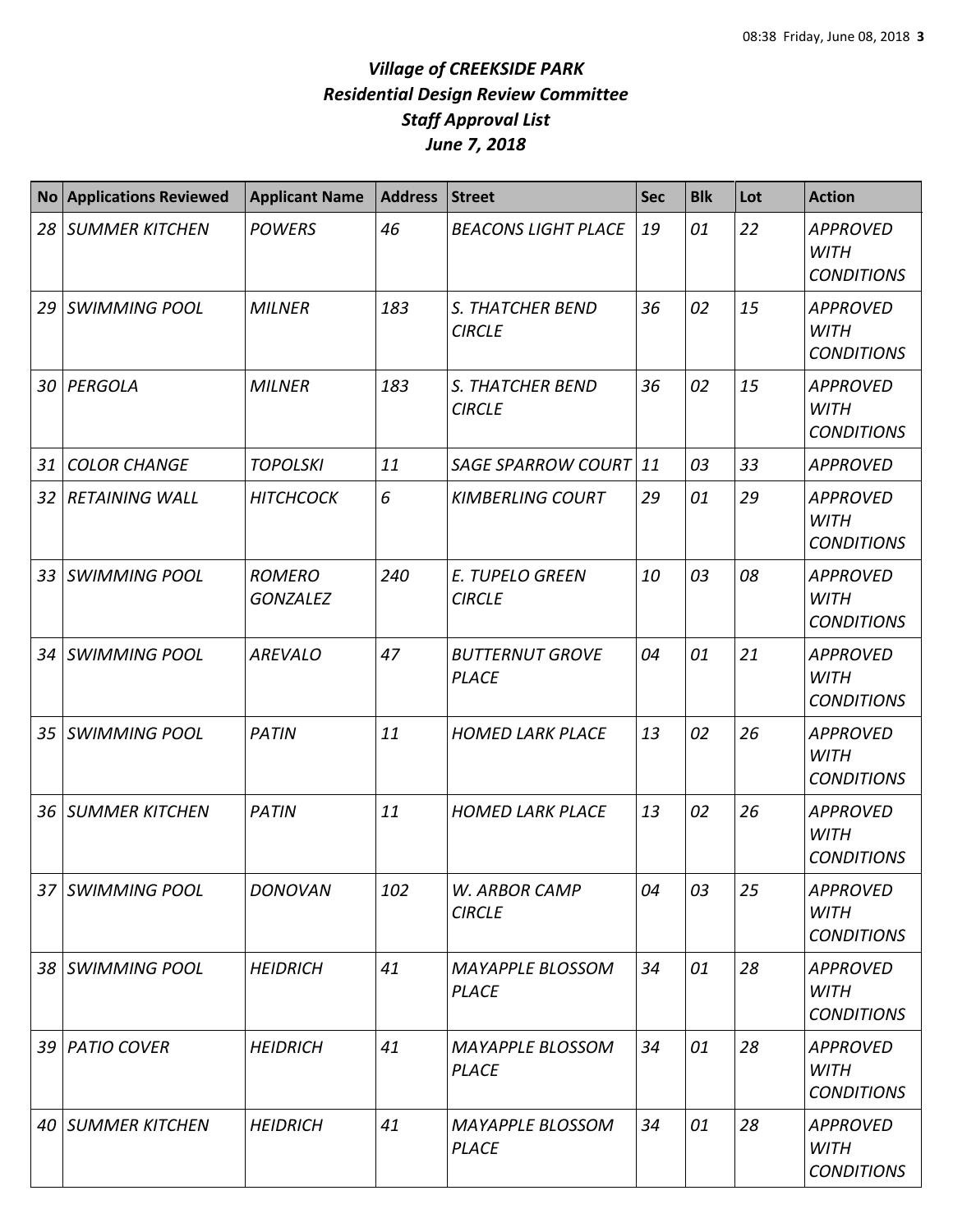| <b>No</b> | <b>Applications Reviewed</b>      | <b>Applicant Name</b>       | <b>Address</b> | <b>Street</b>                          | <b>Sec</b> | <b>Blk</b> | Lot | <b>Action</b>                                       |
|-----------|-----------------------------------|-----------------------------|----------------|----------------------------------------|------------|------------|-----|-----------------------------------------------------|
|           | 41 FENCE STAIN                    | <b>RANDLE</b>               | 23             | N. BEECH SPRING<br><b>CIRCLE</b>       | 10         | 01         | 37  | <b>APPRPOVED</b>                                    |
|           | 42 PLAY STRUCTURE                 | <b>SEGALOFF</b>             | 94             | <b>W. SAWYER RIDGE</b><br><b>DRIVE</b> | 35         | 02         | 14  | <b>APPROVED</b>                                     |
|           | 43 PAVING                         | <b>ZALESKI</b>              | 15             | <b>WHITBARROW PLACE</b>                | 23         | 01         | 04  | <b>APPROVED</b>                                     |
|           | 44   PATIO COVER                  | <b>KNOWLES</b>              | 38             | N. SWANWICK PLACE                      | 03         | 01         | 24  | <b>APPROVED</b><br><b>WITH</b><br><b>CONDITIONS</b> |
|           | 45   SUMMER KITCHEN               | <b>KNOWLES</b>              | 38             | N. SWANWICK PLACE                      | 03         | 01         | 24  | <b>APPROVED</b><br><b>WITH</b><br><b>CONDITIONS</b> |
|           | 46 PLAY STRUCTURE                 | <b>MARTINEZ</b>             | 11             | YELLOWSTAR COURT                       | 29         | 01         | 15  | <b>APPROVED</b><br><b>WITH</b><br><b>CONDITIONS</b> |
|           | 47 TRASH CART<br><b>ENCLOSURE</b> | <b>JOHNSON</b>              | 59             | SHALLOWFORD PLACE                      | 11         | 01         | 07  | <b>APPROVED</b><br><b>WITH</b><br><b>CONDITIONS</b> |
| 48        | PERGOLA                           | <b>DELKOR LLC</b>           | 7332           | <b>LAKE PALOMA TRAIL</b>               | 11         | 01         | 11  | <b>APPROVED</b><br><b>WITH</b><br><b>CONDITIONS</b> |
|           | 49 SUMMER KITCHEN                 | <b>DELKOR LLC</b>           | 7332           | LAKE PALOMA TRAIL                      | 11         | 01         | 11  | <b>APPROVED</b><br><b>WITH</b><br><b>CONDITIONS</b> |
|           | 50 SUMMER KITCHEN                 | <b>EASTON</b>               | 211            | <b>ROCKWELL PARK BLVD</b>              | 33         | 09         | 01  | <b>APPROVED</b><br><b>WITH</b><br><b>CONDITIONS</b> |
|           | 51 ARBOR WITH<br><b>PAVILION</b>  | <b>EASTON</b>               | 211            | ROCKWELL PARK BLVD                     | 33         | 09         | 01  | <b>APPROVED</b><br>WITH<br><b>CONDITIONS</b>        |
|           | 52 SWIMMING POOL                  | <b>DALTON</b>               | 194            | S. THATCHER BEND<br><b>CIRCLE</b>      | 36         | 01         | 08  | <b>APPROVED</b><br>WITH<br><b>CONDITIONS</b>        |
|           | 53 SWIMMING POOL                  | <b>CORREDOR</b><br>PALOMINO | 63             | <b>HANDBRIDGE PLACE</b>                | 03         | 03         | 43  | <b>APPROVED</b><br>WITH<br><b>CONDITIONS</b>        |